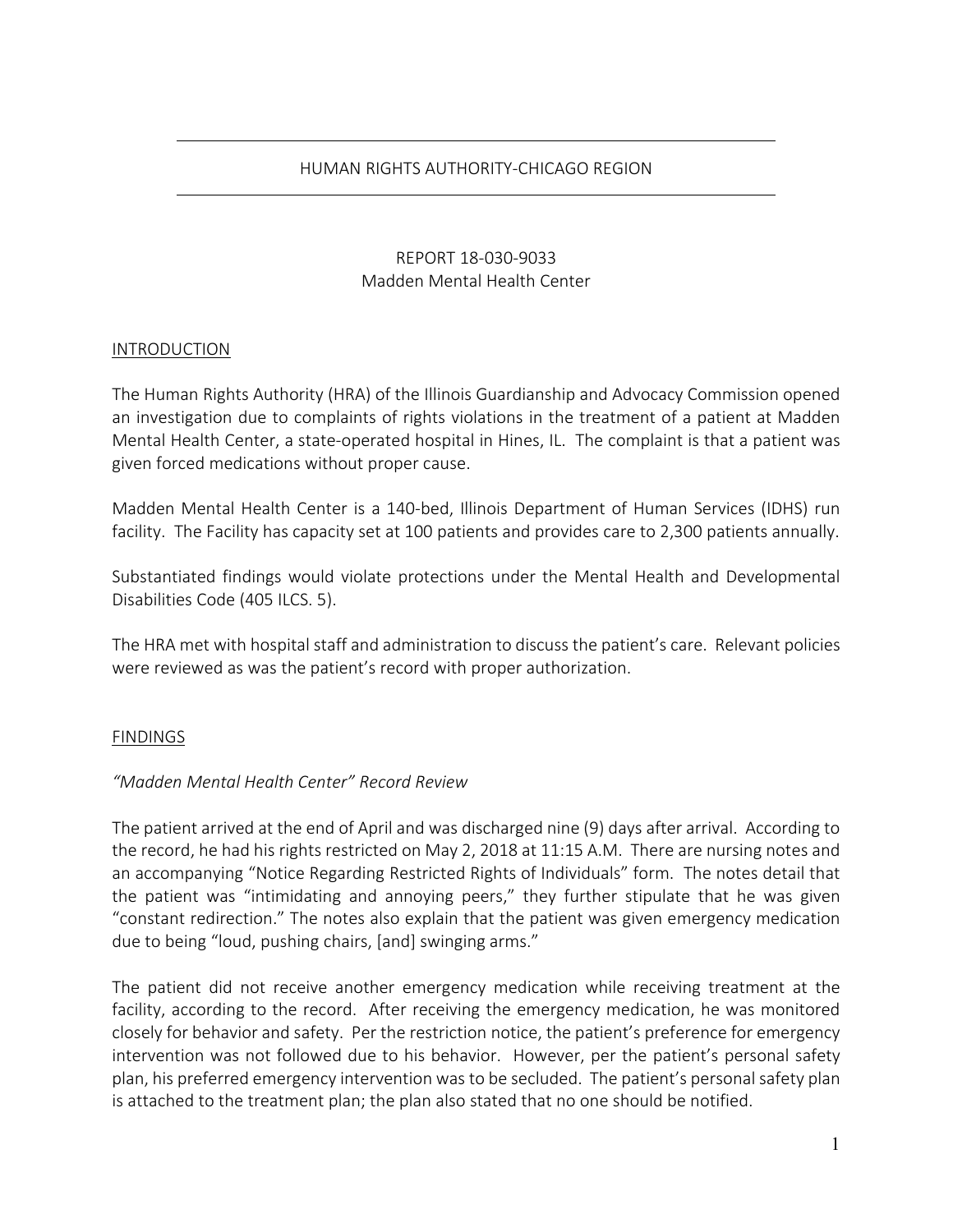# *Site Visit and Interviews*

In response to the complaint, the HRA conducted a site visit at Madden Mental Health Center on October 29, 2018. The HRA interviewed the nursing director, assistant nursing director, quality control coordinator, two nurses that provided care to the patient and the hospital administrator.

The HRA questioned various aspects of the patient's care. During the interview the HRA asked the staff to explain how to decipher the medication administration record. One nurse, informed the HRA that if a medication was administered it would have the staff member's initials in the allotted slot. The nurse also indicated that there would be an "r" on the medication chart if the medication was refused.

The HRA asked the nurses to explain the environment that led to the administration of emergency medication. The nurses responded largely verbatim to what is written in the record. They stated, "the patient presented agitated and would not respond to redirection attempts." They furthered, "in group he was pushing and kicking chairs." The nurses mentioned that after administration of emergency medication he was agreeable and no longer had any behavioral problems.

Then the HRA questioned why the patient's emergency treatment preference was not considered or followed. The nurses indicated that the patient had no preference for emergency treatment. The HRA then asked if the restriction of rights notice was filled out incorrectly, the nurses responded "yes." Finally, the HRA asked if patient had a guardian to notify and the staff responded no.

# *Policy Review*

The HRA completed a review of the "Restriction of Rights (290)" policy. This policy requires that the patient be asked if he wants to designate an individual or agency to notify if it is necessary to restrict a right. The policy allows patients to change the designation at any time. The policy requires the facility to inform the patient that their rights will be restricted and the reason why. Finally, the policy informs facility personnel that a notice regarding the restriction of recipient rights must be completed, explained and given to the patient.

The HRA reviewed Madden's "Refusal of Services / Psychotropic Medication" policy. The policy details how and when emergency psychotropic medication should be administered. The policy states that emergency medication can only be given "to prevent the patient from causing serious and imminent physical harm to self and/or others." The policy outlines that the patient must be notified in writing via a notice of restricted rights of individuals as soon as possible, but no later than eight (8) hours following administration of medication.

Finally, the HRA reviewed the "Admission Screening Requirements (1515)" policy. The policy stipulates that emergency intervention preferences are written in coordination with the patient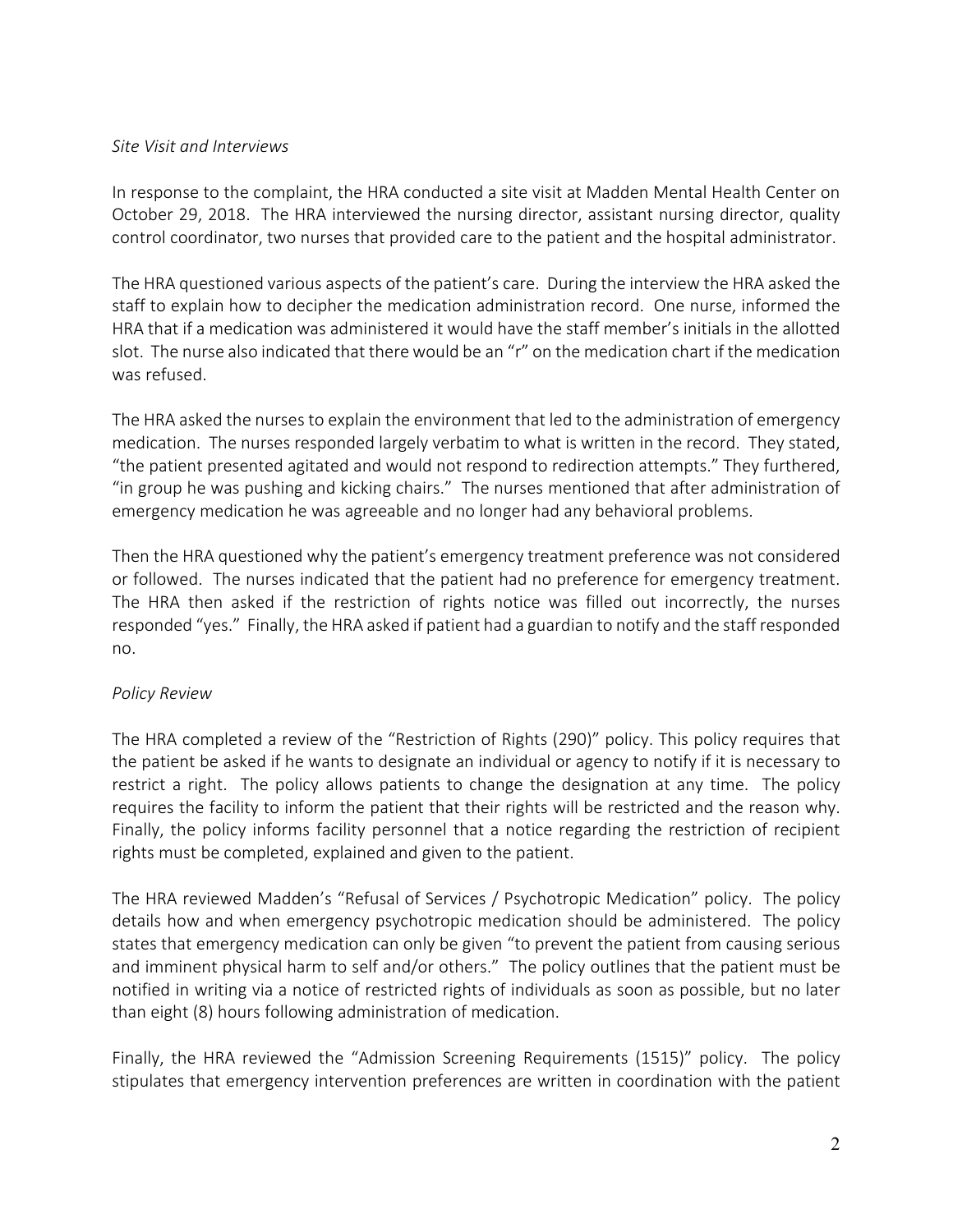upon intake. Madden's policy involves a completion of a personal safety plan. The plan is a form that the patient fills out with staff coordination addressing emergency intervention preferences.

These policies comply with the mandates set forth in the Mental Health and Developmental Disabilities Code (405 ILCS 5/2-102a). As the Code (5/2-102a) mandates that, "A recipient of services shall be provided with adequate and humane care and services in the least restrictive environment, pursuant to an individual services plan." It continues to state the plan should be formulated and reviewed "with the participation of the recipient ... the recipient's preferences regarding emergency interventions … shall be noted in the recipient's treatment plan." Madden's plan is formulated upon intake and with the patient, therefore it is in line with the Code.

They also comply with the mandates in the Mental Health and Developmental Disabilities Code (5/2-107) with regard to treatment refusals. The Code stipulates that a recipient or the recipient's guardian may refuse all services and they shall not be given unless "such services are necessary to prevent the recipient from causing serious and imminent physical harm to the recipient or others and no less restrictive alternative is available."

Finally, the policies are in line with the rights restriction mandates set forth in 405 ILCS 5/2-201 of the Mental Health and Developmental Disabilities Code. This section mandates that "whenever any rights of a recipient of services … are restricted, the professional responsible for overseeing the implementation of the recipient's services plan shall be responsible for promptly giving notice of the restriction … and the reason therefor to."

## **CONCLUSION**

## *Patient was given forced medications without proper cause.*

Under the Mental Health and Developmental Disabilities Code, "an adult recipient of services … must be informed of the recipient's right to refuse medication … If such services are refused, they shall not be given unless such services are necessary to prevent the recipient from causing serious and imminent physical harm to the recipient or others and no less restrictive alternative is available. "(405 ILCS 5/2-107a). The patient's medical record and staff interviews demonstrate a need for emergency intervention as his behaviors of pushing and kicking chairs could have caused imminent physical harm. The restriction of rights information was given to the patient per the record. Therefore, a rights violation of this section of the code is **unsubstantiated** based on the information reviewed.

# SUGGESTIONS

Although the facility meets the criteria for providing the patient with emergency medication, the Code also stipulates that "upon commencement of services, or as soon thereafter … the facility shall advise the recipient as to the circumstances under which the law permits the use of